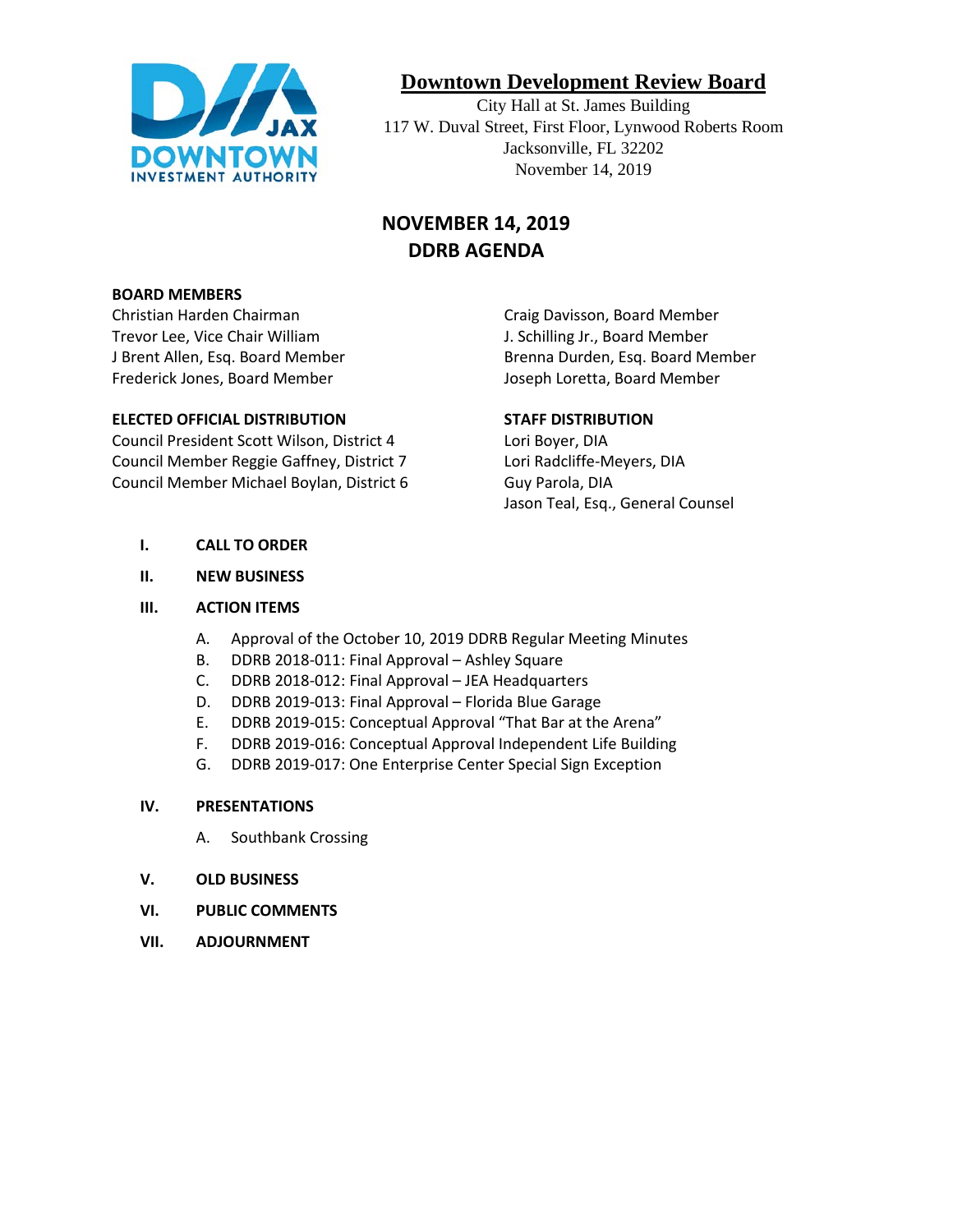

*Thursday, November 14, 2019*

## **MEETING MINUTES**

**Board Members Present:** C. Harden, Chair; T. Lee, Vice Chair; B. Schilling; J. Brent Allen, Esq.; C. Davisson; B. Durden, Esq.; and J. Loretta.

**Board Members Not Present:** F. Jones

**DIA Staff Present:** Guy Parola, Operations Manager, Lori Radcliffe-Meyers, Redevelopment Coordinator, and Karen Underwood-Eiland, Executive Assistant

**Representing Office of General Counsel:** Jason Teal and Susan Grandin

**Public Works:** Bill Killingsworth, Planning and Development Director

### **I. CALL TO ORDER**

#### **Meeting Convened: 2:02 p.m.**

Chairman Harden called the meeting to order at 2:03 p.m., and the members identified themselves for the record.

Chairman Harden asked anyone wishing to speak on a particular project to complete a public speaker card and to provide them to Karen. He also reminded Board Members to disclose any ex-parte communication with any of the applicants presenting projects today or conflicts of interest prior to the item being addressed by the Board.

### **II. PRESENTATIONS**

Bill Killingsworth provided a presentation at the request of the Mayor regarding the census and Duval Counts Program. The Census Bureau will be working with residents from April 1<sup>st</sup> to the end of the year to get all the forms filled out.

Chairman Harden reported that agenda items C, DDRB 2018-012 and Item E, DDRB 2019-015 have been deferred.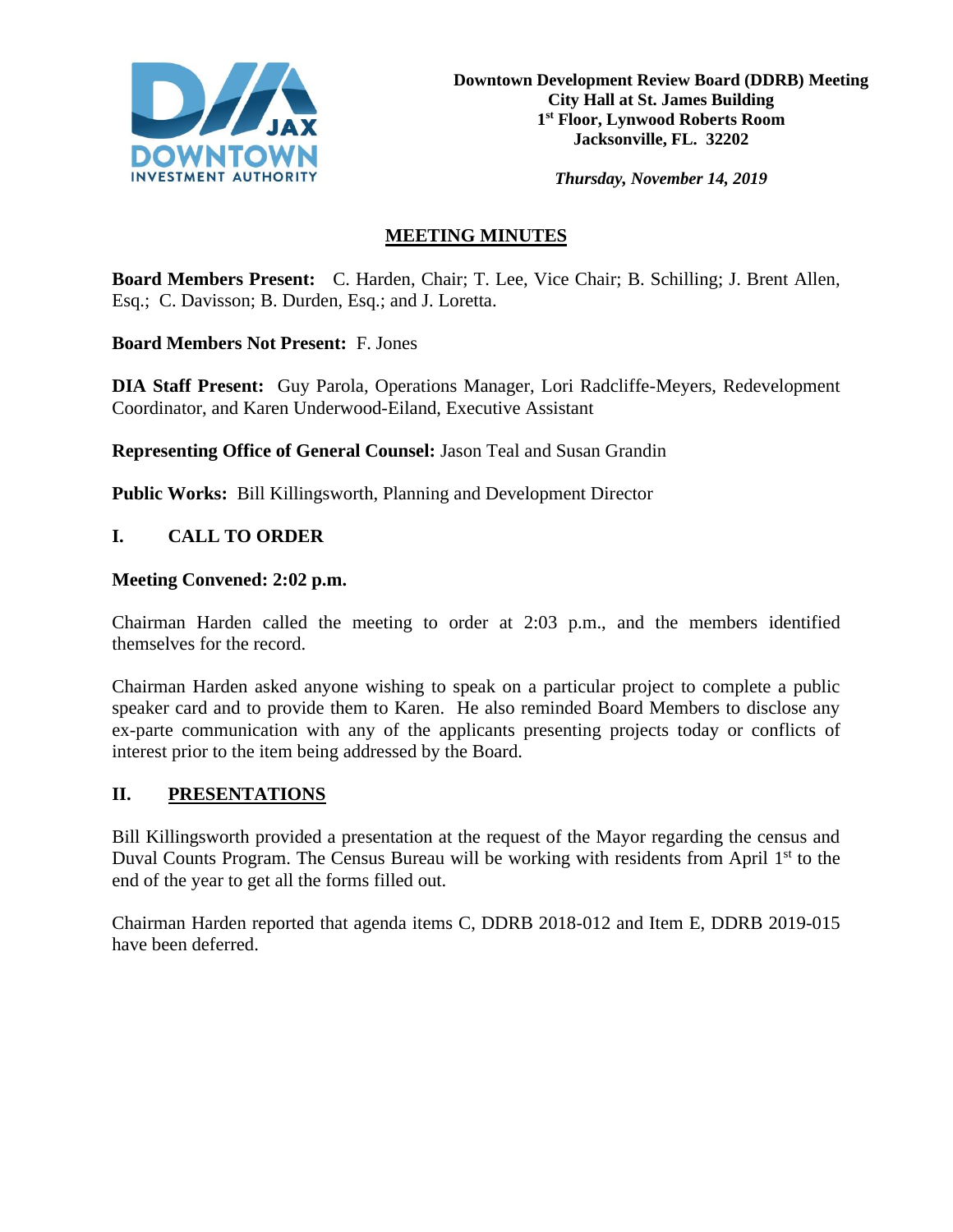Downtown Development Review Board (DDRB) – Regular Meeting Thursday, November 14, 2019 Page 2 of 6

### **III. ACTION ITEMS**

#### **A. APPROVAL OF THE OCTOBER 10, DDRB MEETING MINUTES.**

### **A MOTION WAS MADE BY BOARD MEMBER ALLEN AND SECONDED BY BOARD MEMBER SCHILLING APPROVING THE OCTOBER 10, 2019 DDRB MINUTES.**

#### **THE MOTION PASSED UNANIMOUSLY 7-0-0.**

### **B. DDRB 2018-011: FINAL APPROVAL – ASHLEY SQUARE**

Mrs. Lori Radcliffe-Meyers reported that DDRB Application 2018-011 seeks Final approval for a 120-unit senior living complex. This project received conceptual approval from the Board on April 18, 2018.

Chairman Harden pointed out if anybody in the audience wished to speak on a particular item to fill out a blue speaker card and provide it to Karen.

Theresa Barton Aging True CEO provided an overview and presentation to the members. Shawn Wilson, Blue Sky Communities was also present and stated that they have a strategic partnership with Aging True. Jose Perez, Principal with PQH group stated that they have worked very hard with Mr. Parola and Mrs. Radcliffe-Meyers to make sure the public and private realm scenarios were in compliance.

Board Member Loretta reported that he had a meeting with Jay Devine Landscape Architect regards to the project and briefly discussed the new code that has ensued.

### **A MOTION WAS MADE BY BOARD MEMBER SCHILLING AND SECONDED BY BOARD MEMBER ALLEN GRANTING FINAL APPROVAL OF DDRB APPLICATION 2018-011, SUBJECT TO THE FOLLOWING CONDITIONS:**

1. Incorporate 42" high screening along the second level parking deck railing located along the westerly façade, to shield automobile headlights from the adjacent apartment complex.

#### **THE MOTION PASSED UNANIMOUSLY 7-0-0.**

### **AN AMENDED MOTION WAS MADE BY BOARD MEMBER SCHILLING AND SECONDED BY BOARD MEMBER LEE GRANTING APPROVAL WITH THE APPLICANT WORKING WITH STAFF TO EVALUATE THE REAR ELEVATION AND THE HEIGHT OF THE PARKING WALL HANDRAIL.**

#### **THE MOTION PASSED UNANIMOUSLY 7-0-0.**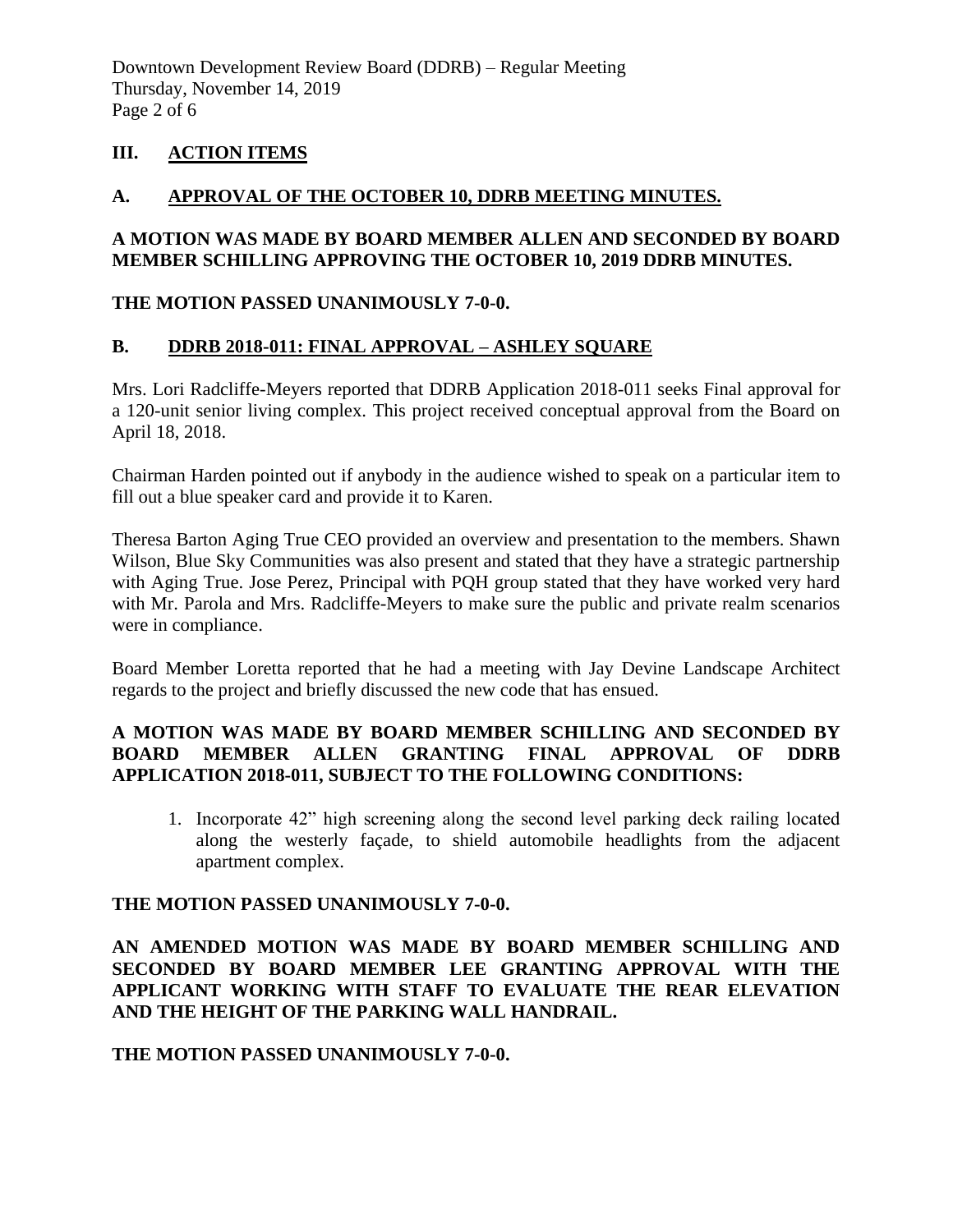# **C. DDRB 2018-012: FINAL APPROVAL – JEA HEADQUARTERS DEFERRED**

# **D. DDRB 2019-013: FINAL APPROVAL – FLORIDA BLUE FOREST STREET PARKING GARAGE**

Guy Parola reported DDRB Application 2019-013 seeks Final approval for a four story, free standing parking structure. Application 2019-013 was granted conceptual approval with seven (7) recommendations. Each recommendation and staff analysis/discussion was provided on the staff report.

Phillip Robbie, architect with RS&H, Michael Coffey, Project Manager with RS&H and John Trevathan, representing owner and Andre Wheeler RS&H provided a presentation to the board.

### **A MOTION WAS MADE BY BOARD MEMBER LORETTA AND SECONDED BY BOARD MEMBER SCHILLING GRANTING FINAL APPROVAL OF DDRB 2019-013 WITH THE FOLLOWING CONDITIONS:**

- 1) In lieu of palm tree, the developer shall use shade trees within the public realm (i.e.) urban open space, pedestrian zone) to achieve the minimum 40% shade requirement.
- 2) The color will be changes from current shade to a more appropriate shade that might present an opportunity for a mural in the future.
- 3) To include the pedestrian crosswalk consideration, the review of the pedestrian crosswalk and the landscape architecture plan with Board Member Loretta.

# **THE MOTION PASSED UNANIMOUSLY 7-0-0.**

# **E. DDRB 2019-015 CONCEPTUAL APPROVAL "THAT BAR AT THE ARENA DEFERRED**

# **F. DDRB 2019-016 CONCEPTUAL APPROVAL INDEPENDENT LIFE BUILDING**

Mrs. Radcliffe-Meyers reported general information for DDRB 2019-016. This project is seeking Conceptual approval for an adaptive reuse of the Independent Life Building originally built in 1966 and located at 233 Duval Street.

Tom Hurst, Dasher Hurst Architect and Doug Skiles, Civil Engineer provided a presentation to the Board. This building was the JEA headquarters in the "90's and is being renovated using historic tax credits.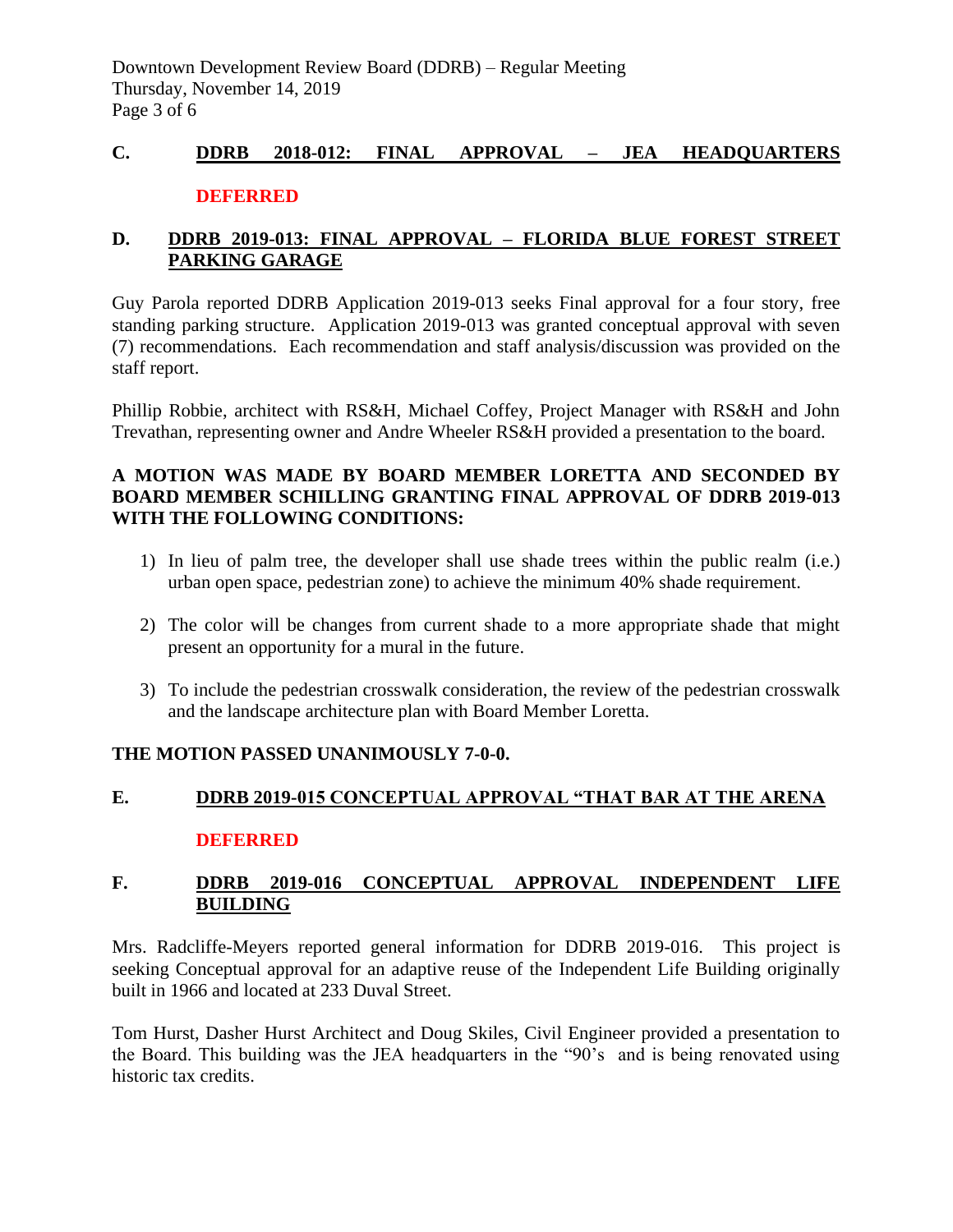Downtown Development Review Board (DDRB) – Regular Meeting Thursday, November 14, 2019 Page 4 of 6

Board Member Loretta requested to omit the landscape island in the middle of the parking lot and beef up the landscaping on the edged. Parking should be screened by a screen wall because it makes it difficult for a car to see a pedestrian.

Board Member Schilling inquired if there were any additional plans for parking. Mr. Hurst replied that the downtown regulations don't require any because they are going into a historic building.

Chairman Harden stated that it was a terrific project and will be beneficial to have some more residential closer to the Urban Core.

**A MOTION WAS MADE BY BOARD MEMBER ALLEN AND SECONDED BY BOARD MEMBER DURDEN GRANTING CONCEPTUAL APPROVAL OF DDRB APPLICATION 2019-01 with the following Recommendations:**

- **(A) At final review, the developer shall provide enough detail so as to illustrate that urban open space meets the definition of such in the Ordinance Code, and meets the various requirements and design / amenity features for urban open space;**
- **(B) At final review, the developer shall provide enough detail so as to illustrate that the "Pedestrian Zone" meets the definition of such in the Ordinance Code, and meets the various requirements and design / amenity features for the "Pedestrian Zone";**
- **(C) At final review, the developer shall provide enough detail so as to illustrate that Screening and Landscaping of Surface Parking meets the definition of such in the Ordinance Code, and meets the square footage and depth required;**
- **(D) Cobra head streetlights shall be replaced with the historic "double acorn" streetlights, which is the standard for Downtown;**
- **(E) Streetlights, benches and street furnishings shall be placed in the Amenity Area;**
- **(F) Street furnishings (e.g. benches, trash receptacles) shall be in accordance with the Downtown Streetscape Design Guidelines.**

### **THE MOTION PASSED UNANIMOUSLY 7-0-0.**

#### **G. DDRB 2019-017: ONE ENTERPRISE CENTER SPECIAL SIGN EXCEPTION**

Mrs. Radcliffe-Meyers advised that DDRB Application seeks approval for a special sign exception to allow for the installation of two monument style directory signs which will be incorporated within the terraced planters at 225 Water Street.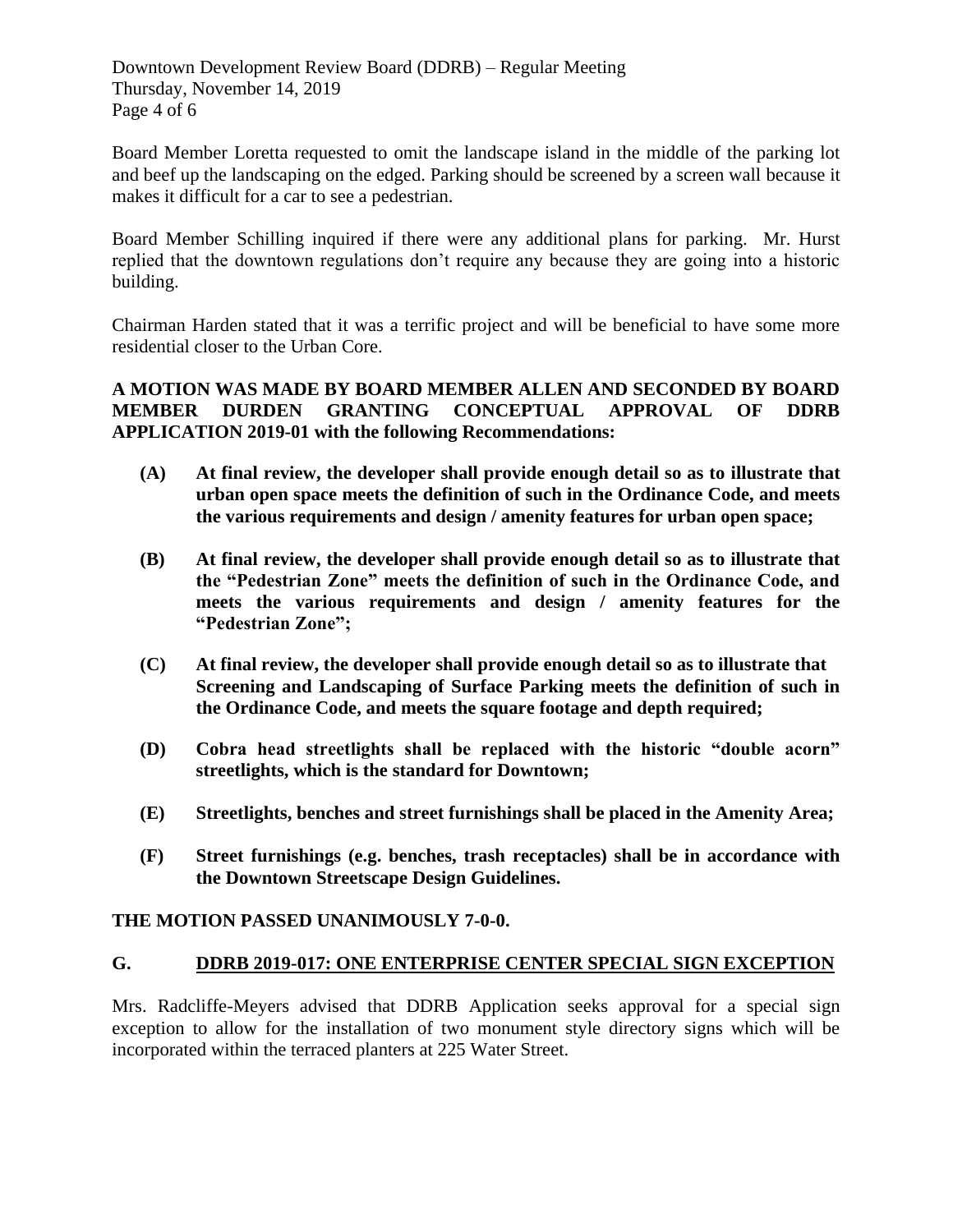Downtown Development Review Board (DDRB) – Regular Meeting Thursday, November 14, 2019 Page 5 of 6

Chad Forbes, Brown Enterprises and Larry Shelton, owner of One Enterprise Center provided a presentation to the Board.

#### **A MOTION WAS MADE BY BOARD MEMBER SCHILLING AND SECONDED BY BOARD MEMBER LORETTA GRANTING APPROVAL FOR SPECIAL SIGN EXCEPTION TO; TWO (2) MONUMENT STYLE DIRECTORY SIGNS.**

#### **THE MOTION PASSED UNANIMOUSLY 7-0-0.**

### **IV. PRESENTATION:**

#### **A. Southbank Crossing**

Mrs. Radcliffe-Meyers noted that the staff met with the applicant, and they are proposing to remove one of the buildings. Per the ordinance with removal of the building, they are proposing to add additional surface parking.

Ms. Trimmer was present on behalf of the applicant. Mike Balanky and Doug Skiles were available for any questions.

The Reddi Arts Site project is located between Hendricks and Kings and they are proposing two standalone buildings, taking off the one along Kings and do the amenity zone and the pedestrian zone and then do the buffer between the parking areas and that pedestrian zone.

Katy Figg, Colliers Retail Services Director is working with Chase Properties to market the site not only to local restaurant groups. This project with activate both corridors and help to draw more restaurants and more retail to the area.

The Board members provided feedback.

Board Member Loretta recommended having conceptual and final at one time.

Board Member Lee commented for them to think about another block there so that they don't have a big open parking lot when driving down Kings Avenue. Board Member Durden liked that idea.

Board Member Schilling asked if there would be a way to tabletop pedestrian crossing on the connector road.

#### **Public Comment**

Linzee Ott, San Marco Preservation Society stated that she was excited to see the concept as it evolves and tying in some of the San Marco character history as moving forward. Mr. Balanky and the team met with Councilwoman Cumber.